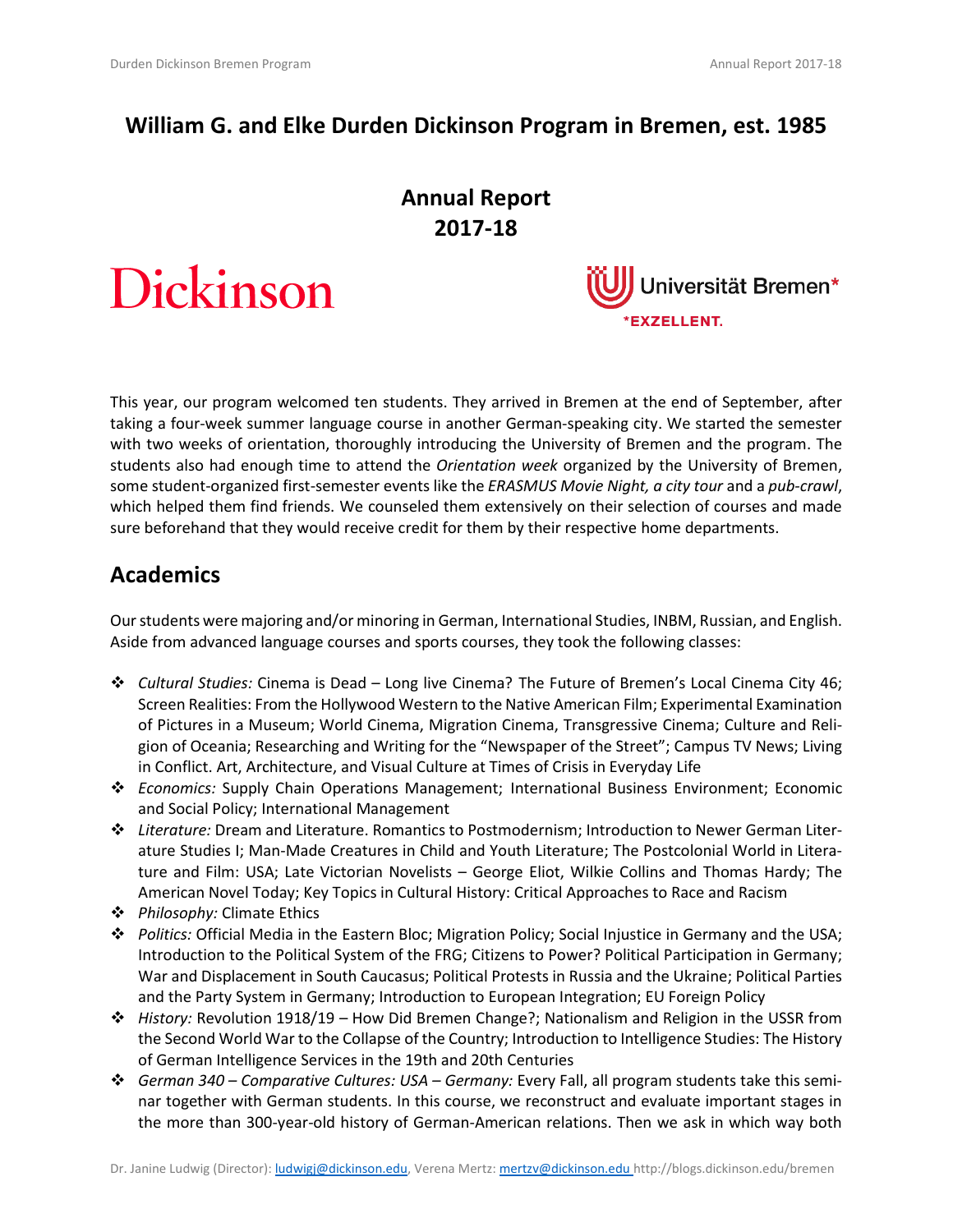cultures have mutually influenced each other. This year's edition featured: German emigration to America, the ambivalent image of America as a motor of modernity and a symbol of capitalism, US pop culture transfer to the BRD after 1945, and analysis of up-to-date resentments, recent events, alienations, and stereotypes. Students' comments: "One topic of the seminar that I enjoyed was the Americanization of Germany. While living in Germany, I have noticed an American influence here. It was interesting to learn about the details of Americanization, such as how different groups have reacted to it, what aspects in particular have taken hold in Germany, and why young people have gravitated towards American culture. I enjoyed building off of what we learned in class, while researching for the paper. Because the topic of Americanization is so big, it was nice to be able to focus on what interested me. At the beginning of the semester we did a lesson on German immigration to the U.S. and how Germans have impacted American culture. I liked learning about the exchange between the two countries and how over the past hundreds of years both have played a role in shaping the other's culture." >Molly Burger<

In addition to intensive counseling during the whole semester, we also organized a one-day workshop in which our students were introduced to the specifications of the German academic system by a professional, who also explained how to prepare, research, and write a paper (called "Hausarbeit"), including correct citation styles. Some of our students had a so-called "study buddy" in one of their courses; others had tandem partners focusing on German language acquisition.

#### **Excursions**

Like every year, the group went on trips to Berlin and Vienna, exploring the historical, political, and cultural dimensions of those places. We visited various museums, historical buildings, castles, the Stasi archives, libraries, and political institutions plus, in addition, the Slovak capital Bratislava. We met politicians and attended local events as well as theater and opera productions. On top of the rich academic program, however, the group also indulged in regional cuisine and went on sightseeing trips. A more detailed list of annual Berlin/Vienna activities can be found in previous reports and on our Blog.



"Schloss Schönbrunn" Students at the Stasi Archives "State Department"

## **The William '71 and Elke Durden Literary Series at Bremen # 3**

For the third William '71 and Elke Durden Literary Series at Bremen on November 9, 2017, we cooperated with the Institute for Cultural German Studies (IfkuD) at the University of Bremen. The student workshop, organized by Dr. Janine Ludwig, was the opener of a three-day conference on German-language literature written by migrant writers from Eastern Europe and Russia, which was titled: *Migration Foreground, Province Background. German Speaking (World) Literature from Eastern Europe.*

In this workshop, the Dickinsonians together with students from the University of Bremen talked with author Lana Lux about her debut novel *Kukolka*. The novel tells the story of the orphan child named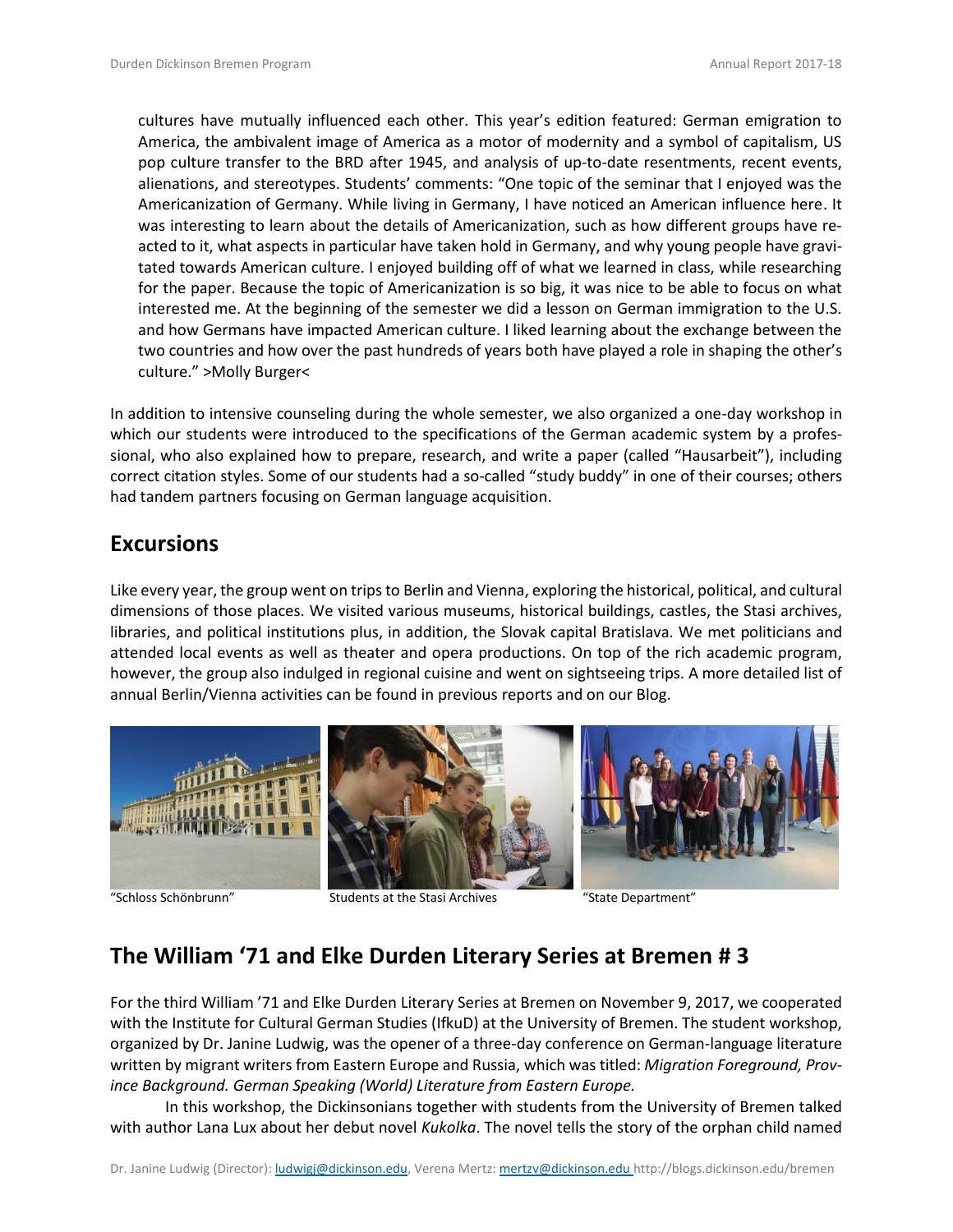Samira, who lives in a protectory in Dnipropetrovsk, Eastern Ukraine. At the age of seven, she loses her best friend Marina, who is adopted by a wealthy German couple. Subsequently, she decides to flee from the orphanage, hoping to make her way to Germany to reunite with Marina.

With Lana Lux, who came to Germany at the age of ten from the same town as her protagonist, we discussed the different images and (mis-)perceptions of Germany as a new dreamland for migrants. Lux read passages from her hyper-realistic novel, which we then analyzed. In this lively talk, our guest answered the students' questions and told memorable stories from her childhood in the Ukraine, her first impressions as a schoolchild in Germany, her experiences of being discriminated against as a Jew, and her yearning for her homeland, which she has not visited for almost twenty years.



### **Working in Bremen and Internships**

Besides studying, the students were also engaged in more practical approaches to living abroad by working or volunteering for local institutions. Two exemplary students' comments from the last two years (an extensive list of exemplary choices of jobs, internships, community engagement, grants, and independent studies can be found online on our Blog – August 1, 2017<sup>1</sup>)

#### ❖ *Working for the Language Department* – Katelyn King

During my time in Bremen, I decided to look for a job to help supplement my travel addiction. I asked Dr. Ludwig for some help, and she remembered seeing an email come through her inbox about a student assistant job with Faculty 10, the language departments. I applied by submitting my German resume and cover letter. During the interview, I was offered the job as the student assistant for the ERASMUS office for FB10. My job included answering emails in German or English, filing paperwork, organizing applications for outgoing students, creating transcripts as credit certificates arrived from professors, and helping incoming students to create their class schedules, dealing with altogether 200 students. I worked six hours a week at the times that fit my schedule and that were outside of my boss's schedule (we shared the office and the only computer). I also learned to appreciate all the support that we get from Dickinson, Janine Ludwig, and Verena Mertz, because the ERASMUS students are on their own for a lot of things. I would highly recommend seeking employment in Bremen. It might seem intimidating at first, but it is definitely worth it.

#### ❖ *Internship at BIZME* – Molly Burger

 $\overline{a}$ 

Over this past "Semesterferien," the two-months break from classes in February and March, I interned at the Bremen Information Center for Human Rights and Development (biz). I knew I wanted to have an internship in Bremen even before arriving here and was lucky enough to find out about biz after skyping with Janine Ludwig and telling her about my interests. Biz ended up being a perfect match for me. Everyone

<sup>1</sup> <http://blogs.dickinson.edu/bremen/2017/08/01/summery-of-student-activities-jobs-grants-internships-community-service/>

Dr. Janine Ludwig (Director): *ludwigj@dickinson.edu*, Verena Mertz: [mertzv@dickinson.edu](mailto:mertzv@dickinson.edu) http://blogs.dickinson.edu/bremen